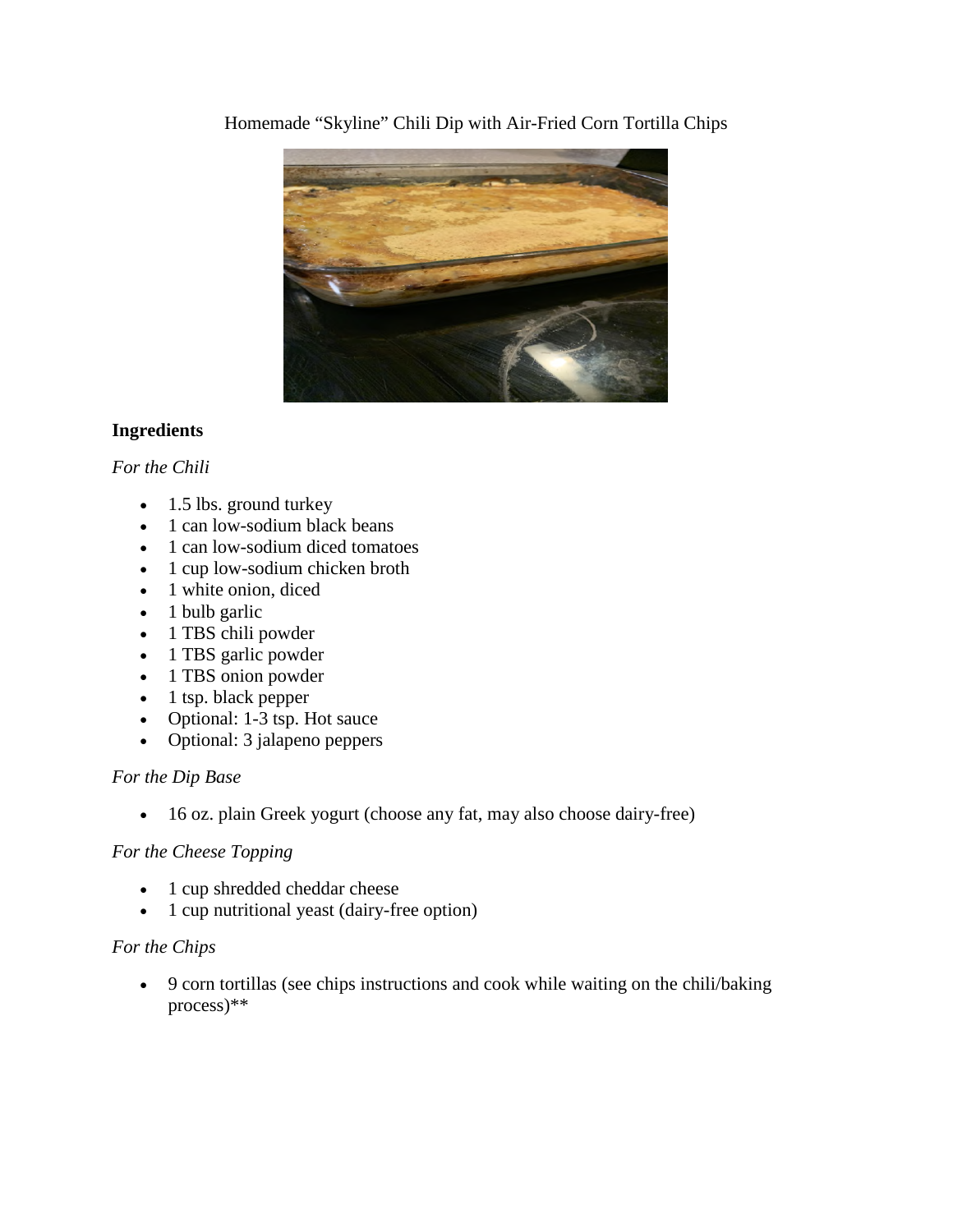### **Instructions**

### *Crock Pot Method*

- 1. Add all chili ingredients to the crock pot. Cook on high for 4 hours or on low for 8 hours.
- 2. Once done with slow cooking, preheat the oven to 400 degrees.
- 3. Grab a large baking dish and spread the yogurt to the bottom of the pan. Then spread chili over yogurt.
- 4. Top with cheese or nutritional yeast and bake in the oven for 10 minutes.

## *Instant Pot Method*

- 1. Add ground turkey to Instant Pot with all the chicken broth. Add seasonings and pressure cook for 25 minutes.
- 2. Once meat is cooked, add additional chili ingredients and saute or slow cook for 2 hours.
- 3. Toward the end of the cooking process, preheat the oven to 400 degrees.
- 4. Grab a large baking dish and spread all of the yogurt to the bottom of the pan. Then spread chili over yogurt.
- 5. Top with cheese or nutritional yeast and bake in the oven for 10 minutes.

## *Stove Method*

- 1. In a large stock pot, cook ground turkey with seasonings in 2 TBs olive oil until brown, approximately 10-12 minutes.
- 2. Add all other chili ingredients and bring to a boil.
- 3. Simmer for at least 30 minutes.
- 4. While simmering, preheat oven to 400 degrees.
- 5. Grab a large baking dish and spread all of the yogurt to the bottom of the pan. Then spread chili over yogurt.
- 6. Top with cheese or nutritional yeast and bake in the oven for 10 minutes.

# *For the Chips*

- 1. Spread tortillas out on a cutting board and cut into eighths with a pizza cutter.
- 2. Bottom of air fryer with cooking spray along with chips. Spread chips out evenly on an air fryer frying pan. Cook chips at 370 for 4 minutes.
- 3. Continue to empty out the air fryer with cooked chips and turn over uncooked pieces. Repeat the process until all tortillas are crisp and lightly browned like chips.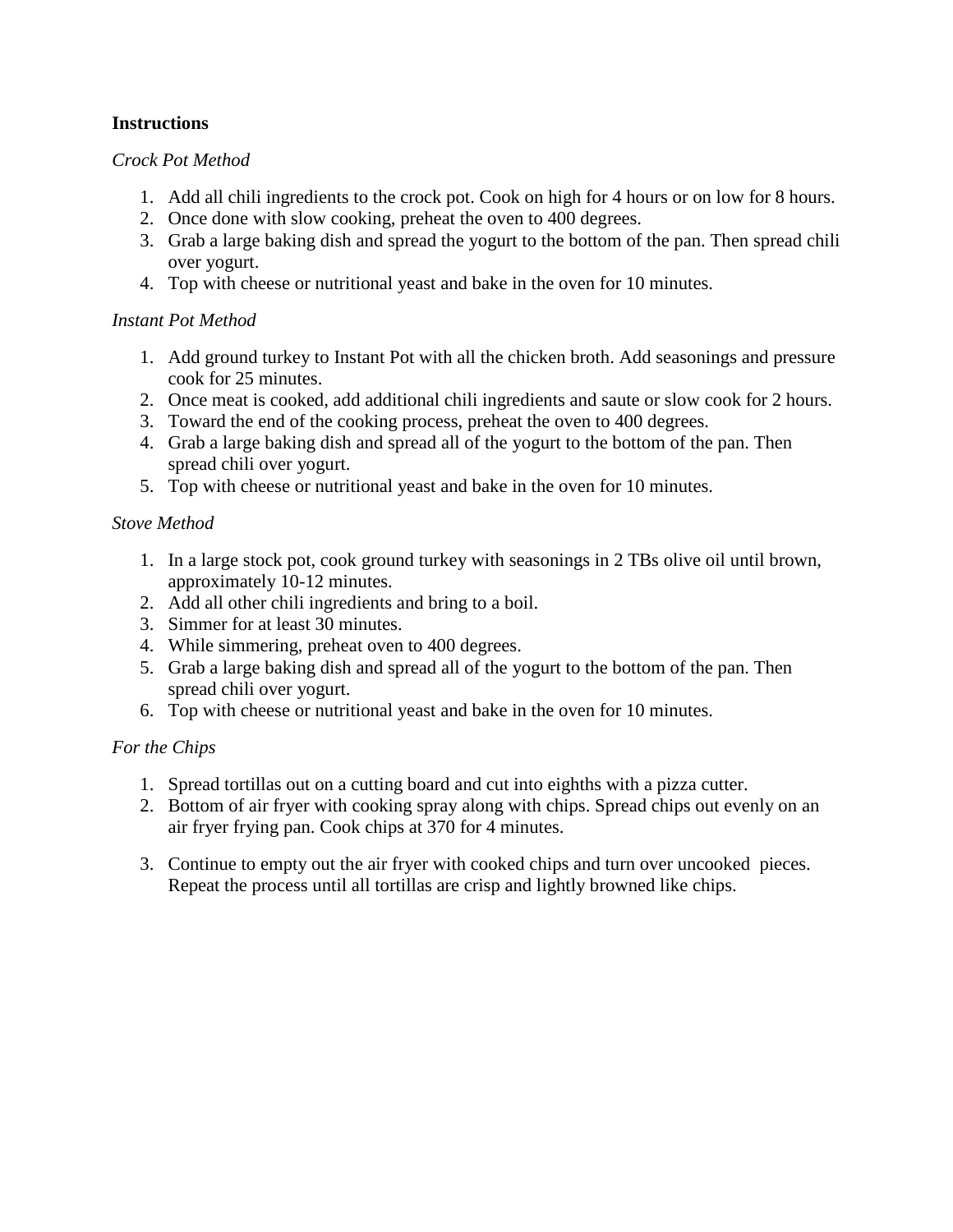Thai Peanut Coleslaw Author: Brianna King Prep Time: 10 min Yield: 5 servings



Photo Credit: A Saucy Kitchen

# **Ingredients**

- 2 bags raw coleslaw mix or cut sliced cabbage head
- 4 TBS crunchy peanut butter
- 3 tablespoons coconut aminos or low-sodium tamari (see page 12)
- 2 tablespoons rice vinegar (see page 18)
- 2 tablespoons sesame oil (see pages 13-14)
- 1 bunch green onions

## **Directions**

1. Combine ingredients and serve.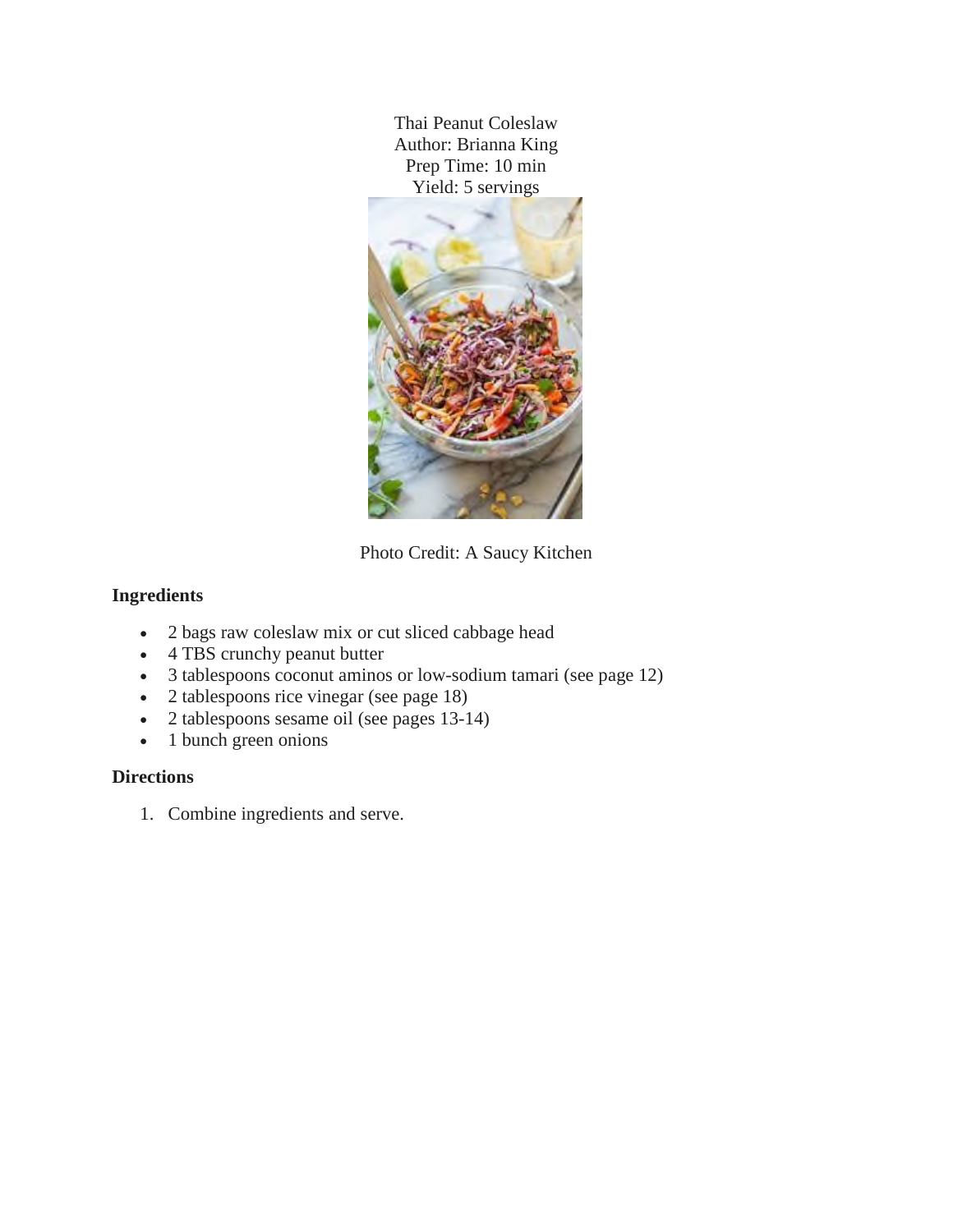High Protein Strawberry Cheesecake Prep time: 10 min. Cook Time: 1 hour Total Time: 1 hour, 10 min. Author: Maya Krampf from WholesomeYum.com



### **Ingredients**

*Cheesecake Crust*

- 2 cups almond flour (see page 12)
- 1/3 cup melted coconut oil (see pages 13-14)
- 1 scoop vanilla protein powder (see pages 16-18)
- 1 tsp vanilla extract
- $\bullet$  2 tsp. lemon juice

#### *Cheesecake Filling*

- 4 cups plain Greek yogurt (see page 14)
- $\cdot$  1 ¼ cup sugar-free maple syrup (see page 9)
- 3 large egg
- 2 scoops vanilla protein powder
- $\bullet$  1 tbsp lemon juice
- 1 tsp vanilla extract
- 3 cups frozen strawberries

#### **Instructions**

- 1. Preheat the oven to 350 degrees F (177 degrees C). Grease a 9 in (23 cm) springform pan (or you can line the bottom with parchment paper).
- 2. To make the almond flour cheesecake crust, stir the almond flour, melted coconut oil, protein powder, and vanilla extract in a medium bowl, until well combined. The dough will be slightly crumbly. Press the dough into the bottom of the prepared pan. Bake for about 10- 12 minutes, until barely golden. Let cool at least 10 minutes.
- 3. Meanwhile, beat the greek yogurt and maple syrup together at low to medium speed until fluffy. Beat in the eggs, one at a time. Finally, beat in the lemon juice and vanilla extract. (Keep the mixer at low to medium the whole time; too high speed will introduce too many air bubbles, which we don't want.)